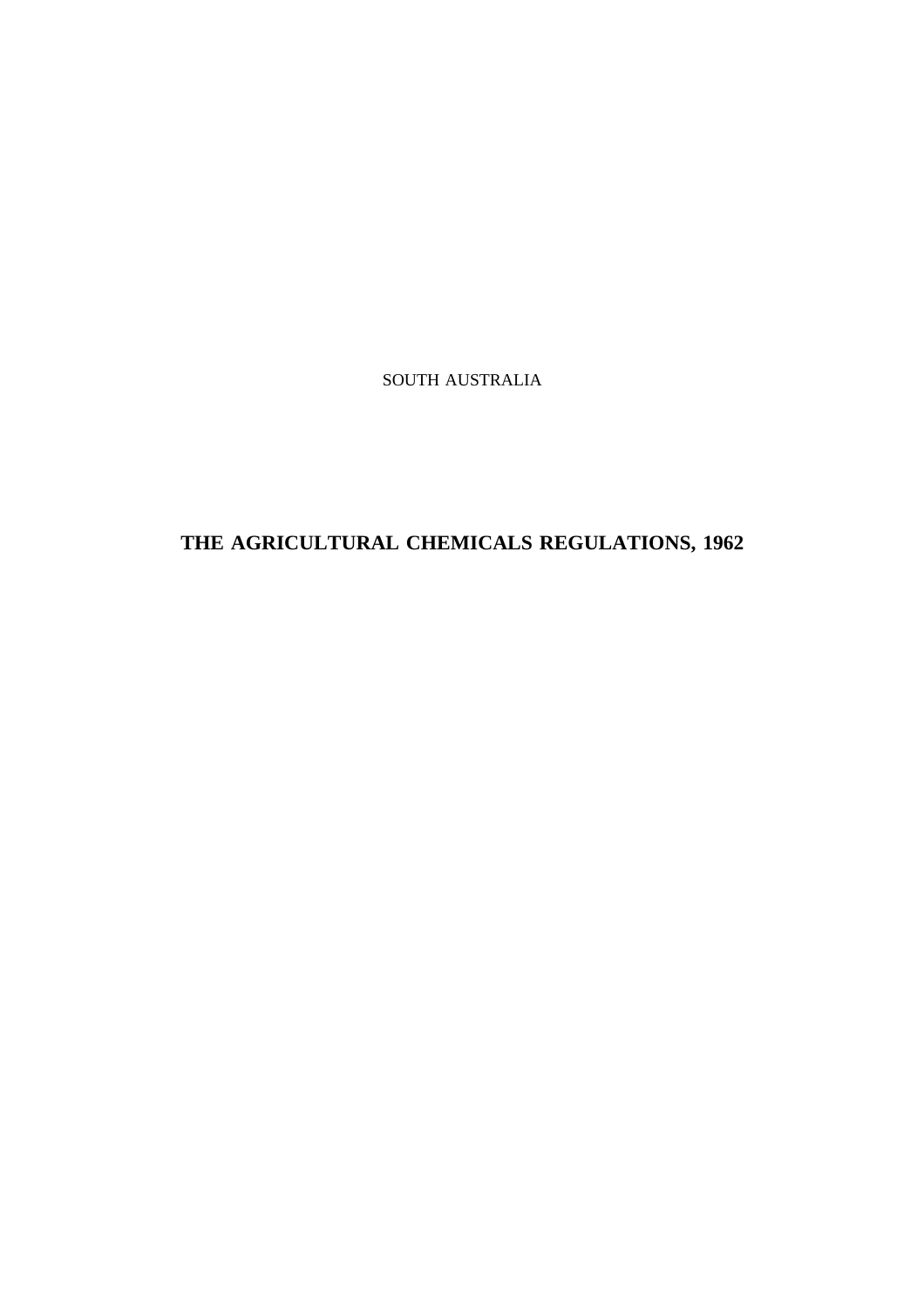## **REGULATIONS UNDER THE AGRICULTURAL CHEMICALS ACT, 1955**

*The Agricultural Chemicals Regulations, 1962*

being

*Gaz*. 8 March 1962, p. 492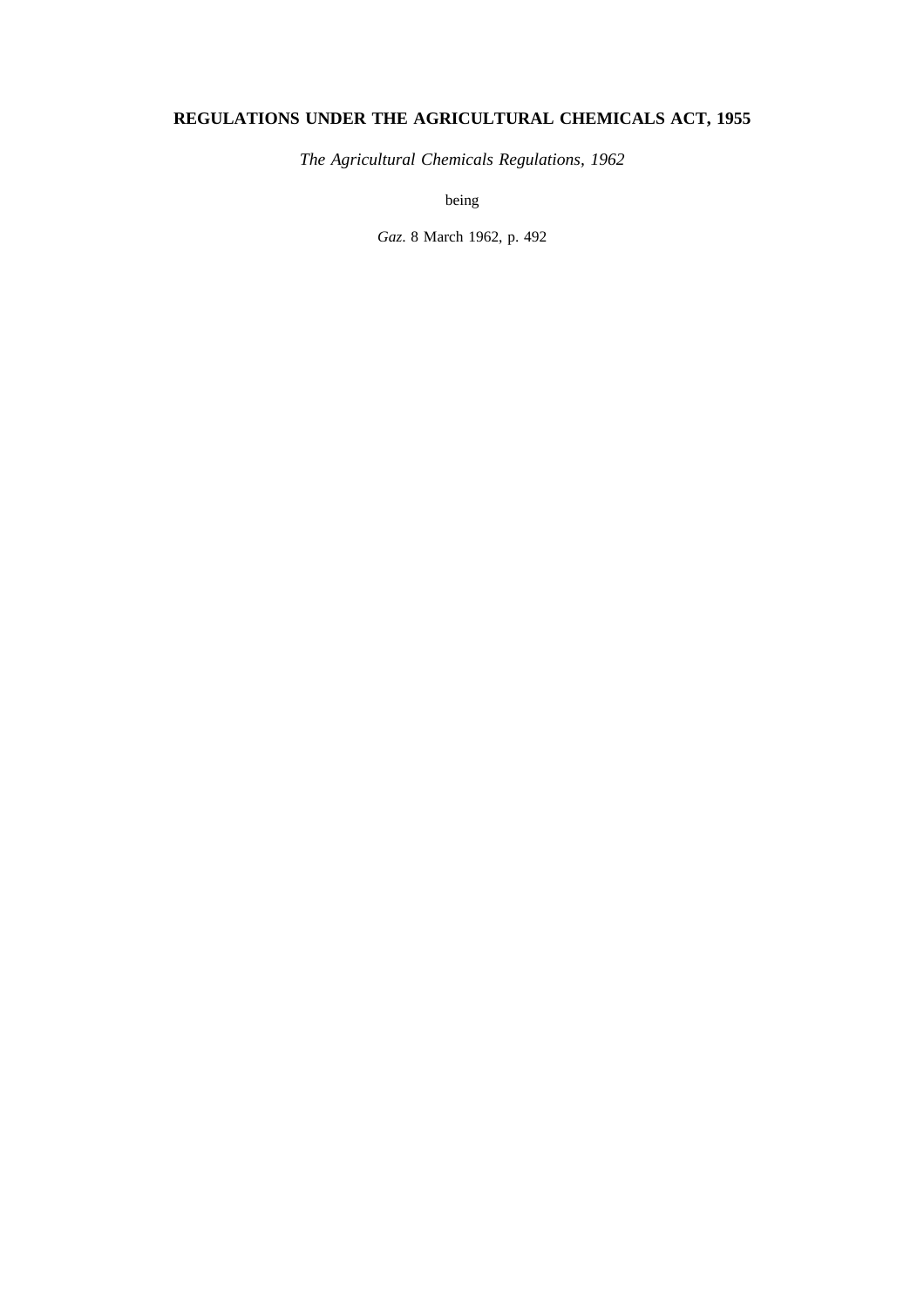#### *Short Title*

**1.** These regulations may be cited as *The Agricultural Chemicals Regulations, 1962*.

**2.** These regulations are a consolidation of the following regulations made under the *Agricultural Chemicals Act, 1955-1975*, in accordance with section 14 of the *Subordinate Legislation Act, 1978*, and published in the *Government Gazette* on the dates and at the pages stated below.

## "*Gazette*" *References*

| Date                                                                                       | Page |
|--------------------------------------------------------------------------------------------|------|
|                                                                                            | 492  |
|                                                                                            | 926  |
|                                                                                            | 1305 |
|                                                                                            | 3425 |
| 15th January, 1976 $\ldots \ldots \ldots \ldots \ldots \ldots \ldots \ldots \ldots \ldots$ | 183  |
|                                                                                            | 222  |
|                                                                                            | 1857 |

#### *Interpretation*

### **3.** In these regulations—

"additional particulars" means additional particulars stated in an application under section 12 of the Act:

"the Act" means the *Agricultural Chemicals Act, 1955-1975*, including any amendments thereof or additions thereto:

the expression "B.S. test sieve" preceded by a number (e.g. No. 100 B.S. test sieve) means a test sieve which has a nominal mesh number equal to the number so specified and complies with the requirements for a test sieve of that nominal mesh number as set out in the booklet published by the British Standards Association, and entitled "British Standard 410: 1943 Test Sieves":

"label" means a label in respect of which an application for registration is made under section 12 of the Act.

## *Forms*

**4.** Application, statutory declarations, and certificates of registrations under the Act shall be in the forms set out in the schedule to these regulations.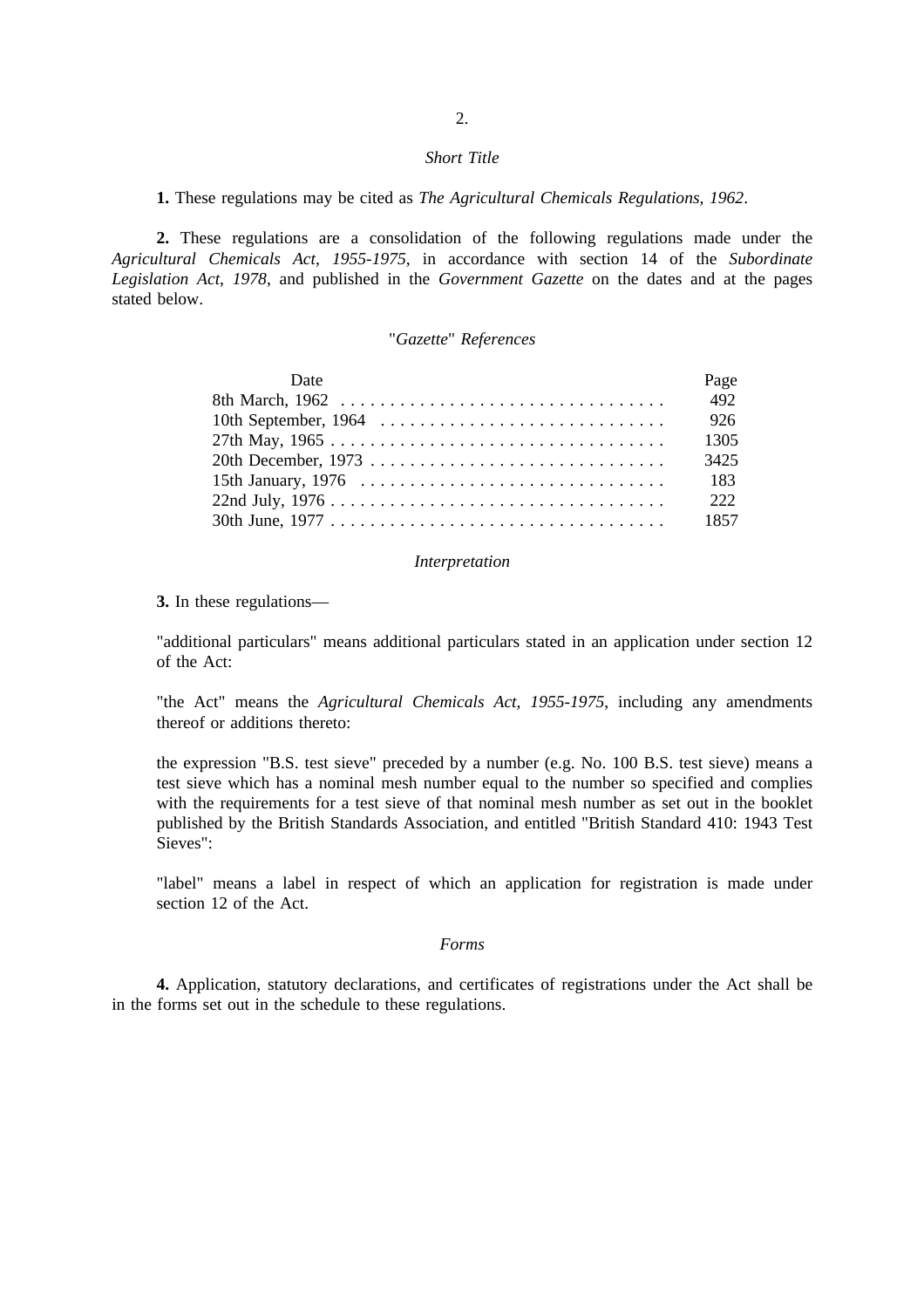### *Descriptions in Labels and Particulars*

**5.** The following rules shall apply in relation to descriptions and other matters in labels additional particulars:—

- *(a)* When the agricultural value of a substance depends on the presence in it of a particular chemical or chemical element, the ratio or proportion of relative amounts shall be given in metric units of mass/mass, volume/volume or mass/volume except that in the case of a label relating to a fertilizer the percentage of the particular chemical element shall be stated.
- *(b)* When the words "fine material" (or the abbreviation FM) followed by a number are used to describe a substance (other than a substance described as "ground" or a fungicidal or insecticidal dust) it shall mean that the percentage of the substance indicated by that number will pass through a No. 16 B.S. test sieve.
- *(c)* When the word "ground" is used to describe a substance the percentage of fine material shall be stated and shall be the percentage of the substance that will pass a No. 100 B.S. test sieve.
- *(d)* When the words "fine material" (or the abbreviation FM) followed by a number are used to describe a fungicidal or insecticidal dust, it shall mean that the percentage of that dust indicated by that number will pass through a No. 200 B.S. test sieve.
- *(e)* When the word "micro" "colloidal" or any term implying a greater degree of fineness than that indicated by the word "ground" is used to describe a substance the whole shall pass a No. 200 B.S. test sieve and, in addition, the average particle size in microns shall be given in the particulars.
- *(f)* The preferred terminology will be g/kg, m*l*/*l* or g/*l* and will be whichever the Minister directs is most appropriate to the substance. If the relative amounts are given by reference to volume or mass to volume the specific gravity of the substance at 20°C must also be stated.
- *(g)* Numerals or abbreviations shall not be used so as to be likely to mislead persons as to the composition of any substance. Numerals and abbreviations which obviously have no reference to percentage composition, or which form part or the whole of a scientifically recognized name for the substance, may be used.
- *(h)* (i) The following abbreviations or symbols may be used with the meanings shown:—

F.M. means "fine material" defined as above.

N.V. means "neutralizing value" defined as the number of kilograms of pure limestone (CaCo3) that are equivalent in neutralizing value to 100 kilograms of the substance.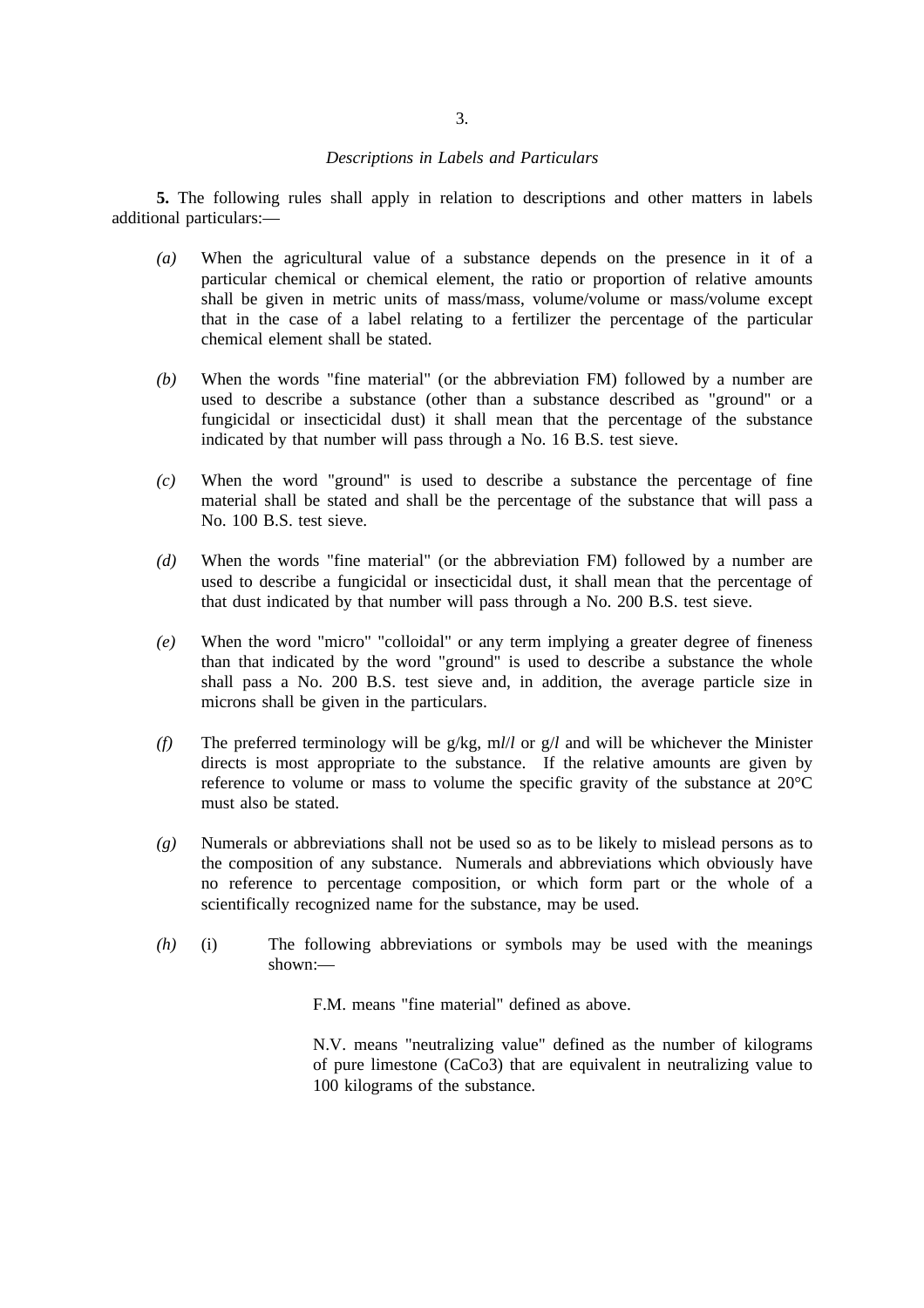(ii) The following qualifying suffixes may be used with the meanings shown:—

A means "as ammonia" O means "as organic material" U means "as urea" N means "as nitrate" T means "total" AS means "acid soluble" CS means "citrate soluble" WS means "water soluble"

A qualifying suffix shall be printed or written in letters approximately twothirds of the height of the symbols they qualify, and if printed be in the same face type as such symbols.

## *Description in Labels*

**6.** The following provisions (in addition to the provisions of regulation 5) shall apply in relation to labels:—

- *(a)* A constituent substance shall be described in a label by its well known common name or an abbreviated name approved by the Minister, with or without the correct chemical name; but if such substance has no such common name or approved abbreviated name, the correct chemical name shall be used. If there is no common name and the chemical composition is unknown or complex, the Minister may approve the use of a new coined name.
- *(b)* Where a label relates to a fertilizer, or to a fertilizer to which an insecticide has been added, or to a substance which is sold in bulk the particulars shown on a label need not state—
	- (i) the purpose or purposes for which the applicant claims or intends that the substance may be used or
	- (ii) directions for use of the substance.

For the purposes of this paragraph a substance shall be deemed to be sold in bulk if at the time of delivery to the buyer it is in a container which holds 25 kilograms or more, or has a capacity of 20 litres or more.

- *(c)* Where a label relates to an agricultural chemical containing bone, or to rock phosphate, basic slag or agricultural lime, the percentage of fine material shall be stated. For the purpose of this paragraph "fine material" means—
	- (i) in relation to an agricultural chemical containing bone, or to rock phosphate, basic slag or agricultural lime, not described as "ground"—material which will pass a No. 16 B.S. test sieve:
	- (ii) in relation to an agricultural chemical containing bone, or to rock phosphate, basic slag or agricultural lime described as "ground" material which will pass a No. 100 B.S. test sieve.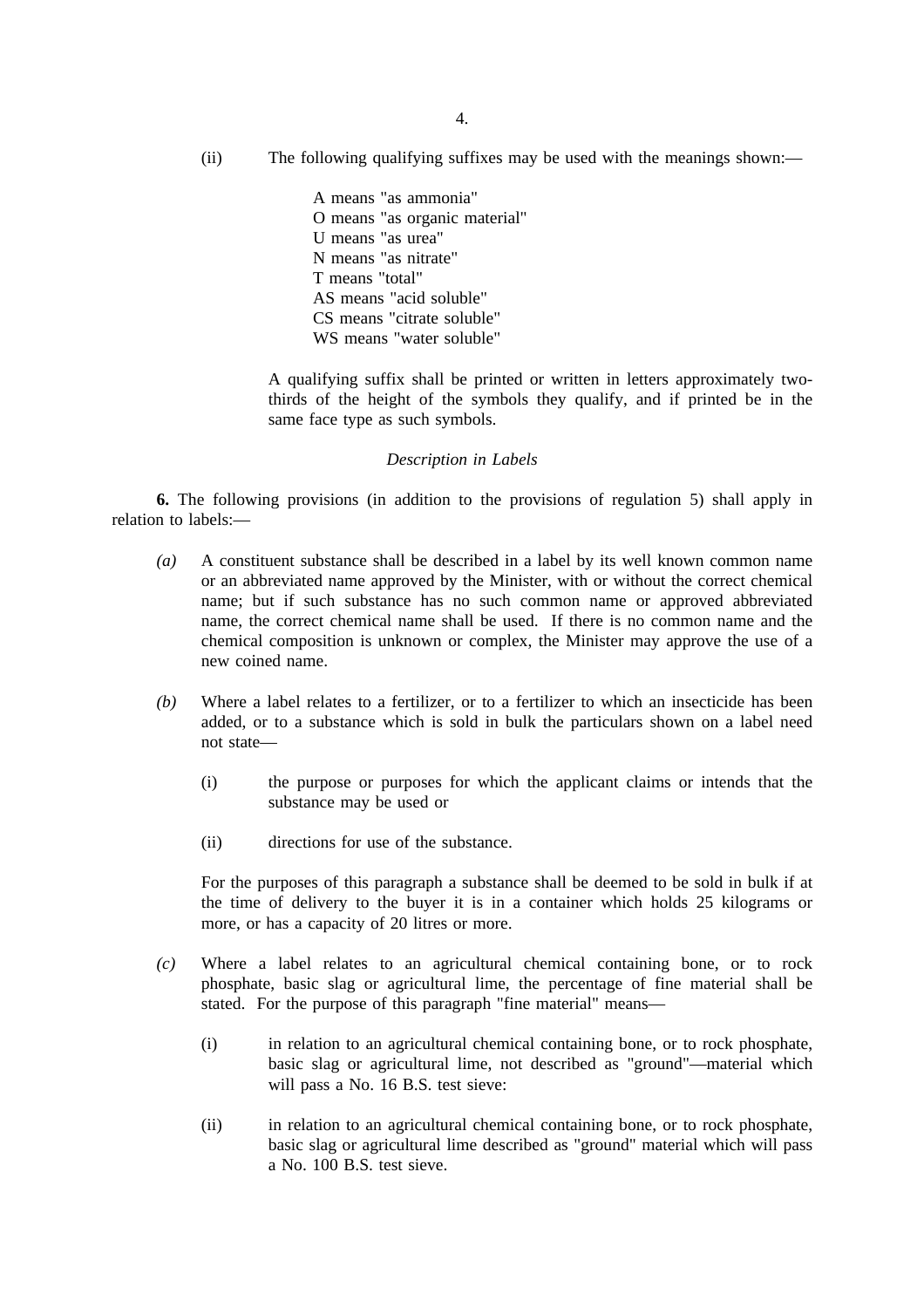*(d)* Where a label relates to urea, or to any agricultural chemical containing urea, the maximum proportion biuret shall be stated.

## *Descriptions in Additional Particulars*

**7.** The following provisions (in addition to the provisions of regulation 5) shall apply in relation to additional particulars:—

- *(a)* In every case the additional particulars shall contain a statement of the composition of the substances in the form of a prescription setting out the common name and the correct chemical name of each active constituent and the percentage of every constituent substance as well as any statement of the percentage of an element as required by paragraph *(a)* of regulation 5.
- *(b)* In the addition particulars of bone manure, phosphatic fertilizers other than superphosphate, agricultural lime, gypsum, and other substances whose degree of fineness affects their agricultural value, the percentage of fine material shall be stated as specified in paragraphs *(b) (c)* and *(d)* of regulation 5.
- *(c)* If solubility, stability of emulsion, suspension or any other property affects the agricultural value of a substance the Minister may require such information as to those properties to be stated as he deems necessary.

## *Cases where a Substance does not Comply with Label or Particulars*

**8.** A substance shall be deemed not to comply with particulars stated in a label or supplied in any additional particulars supplied under the Act:—

- *(a)* If the proportion of any active constituent contained in a substance (such constituent not being nitrogen, phosphorus, potassium a trace element addition to a fertilizer, or an insecticide addition to a fertilizer) is less than the proportion indicated in the particulars by more than two per cent of that proportion.
- *(b)* If the proportion of any nitrogen, phosphorus, potassium, trace element addition to a fertilizer, or insecticide addition to a fertilizer is less than the quantity indicated in the particulars by an amount greater than that stated below, namely:—
	- (i) Where the quantity of nitrogen, phosphorus, potassium, trace element or insecticide indicated in the particulars is one per cent or less of the substance—10 per cent of the proportion so indicated.
	- (ii) Where the quantity of nitrogen, phosphorus, potassium, trace element or insecticide indicated in the particulars is more than one per cent and less than 16 per cent of the substance—a percentage of the whole substance determined by the following formula:

Percentage =  $0.1 + (0.0433 \times (indicated percentage-1))$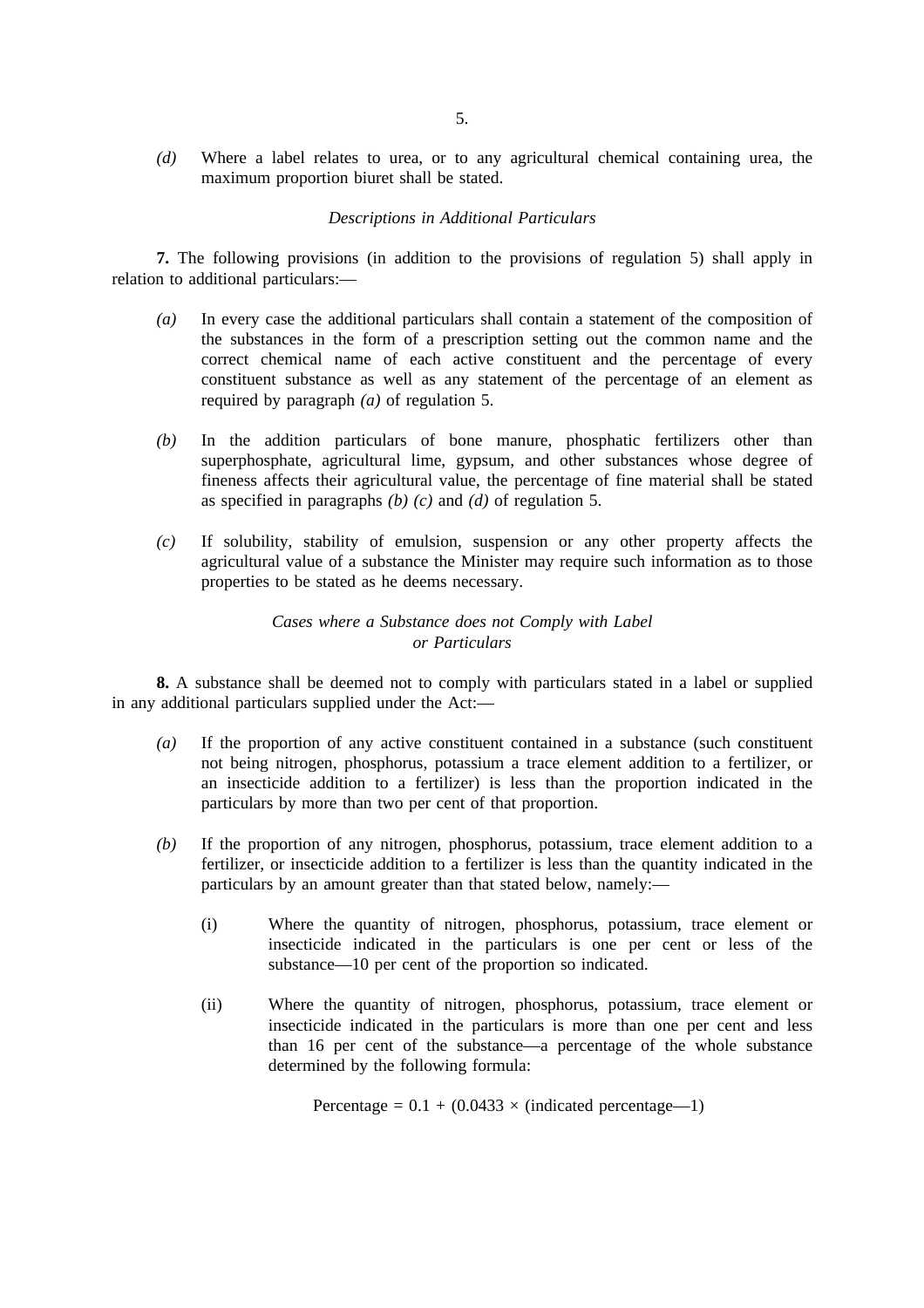- (iii) Where the quantity of nitrogen, phosphorus, potassium, trace element or insecticide indicated in the particulars is 16 per cent or more of the substance—0.75 per cent of the whole substance. Provided that—
	- (1) an excess of water soluble or citrate soluble phosphorus;
	- (2) an excess of water soluble phosphorus may be set off against a deficiency of citrate soluble phosphorus;
	- (3) where the proportion of citrate soluble phosphorus does not exceed 25 per cent of the total of the quantities of citrate soluble phosphorus and water soluble phosphorus combined, an excess of citrate soluble phosphorus may be set off against a deficiency of water soluble phosphorus.

The provisions in this paragraph applying to nitrogen, phosphorus and potassium shall apply also to the several forms of nitrogen, phosphorus and potassium.

*(c)* If the proportion of any active constituent contained in the substance is greater than the proportion indicated in the particulars by 25 per cent or more of the proportion so indicated: Provided that feritlizers may contain any excess of phosphorus, nitrogen, or potassium, and lime may contain any excess of calcium, and gypsum may contain any excess of calcium sulphate and shall not thereby be deemed not to comply with such particulars.

### *Standards of Certain Agricultural Chemicals*

**9.** (1) Copper dusts for seed treatment, copper dusts for foliage treatment, copper sulphate and other copper preparations for fungicidal sprays, shall comply with the standards (other than those relating to sampling) set out in the booklet published by the Standards Association of Australia and entitled "Australian Standard No. N23-1956 Copper Preparations for Agricultural Fungicides".

(2) Chlorates for Agricultural Weed Killers shall comply with the standards (other than those relating to sampling) set out in the booklet published by the Standards Association of Australian and entitled "A.S. No. N. 24-1955 Australian Standards Specification for Chlorates for Agricultural Weed Killers".

(3) Lead, arsenate powder, lead arsenate paste, calcium arsenate, arsenic trioxide, sodium arsenite, arsenic pentoxide, arsenical weed destroyers, and paris green shall comply with the standards (other than those relating to sampling and appendices A1 and A2) set out in the booklet published by the Standards Association of Australia and entitled "A.S. No. 25-1955 Australian Standard Specification for Arsenical Preparations for Agricultural Insecticides and Pest Destroyers".

(4) Fungicidal and insecticidal dusts shall be of such fineness that at least 95 per cent thereof shall pass through a No. 200 B.S. test sieve.

(5) Cyanide pest destroyers shall comply with the standards set out in the booklet published by The Standards Association of Australia and entitled "Australian Standard N30-1963 Cyanide Pest Destroyers".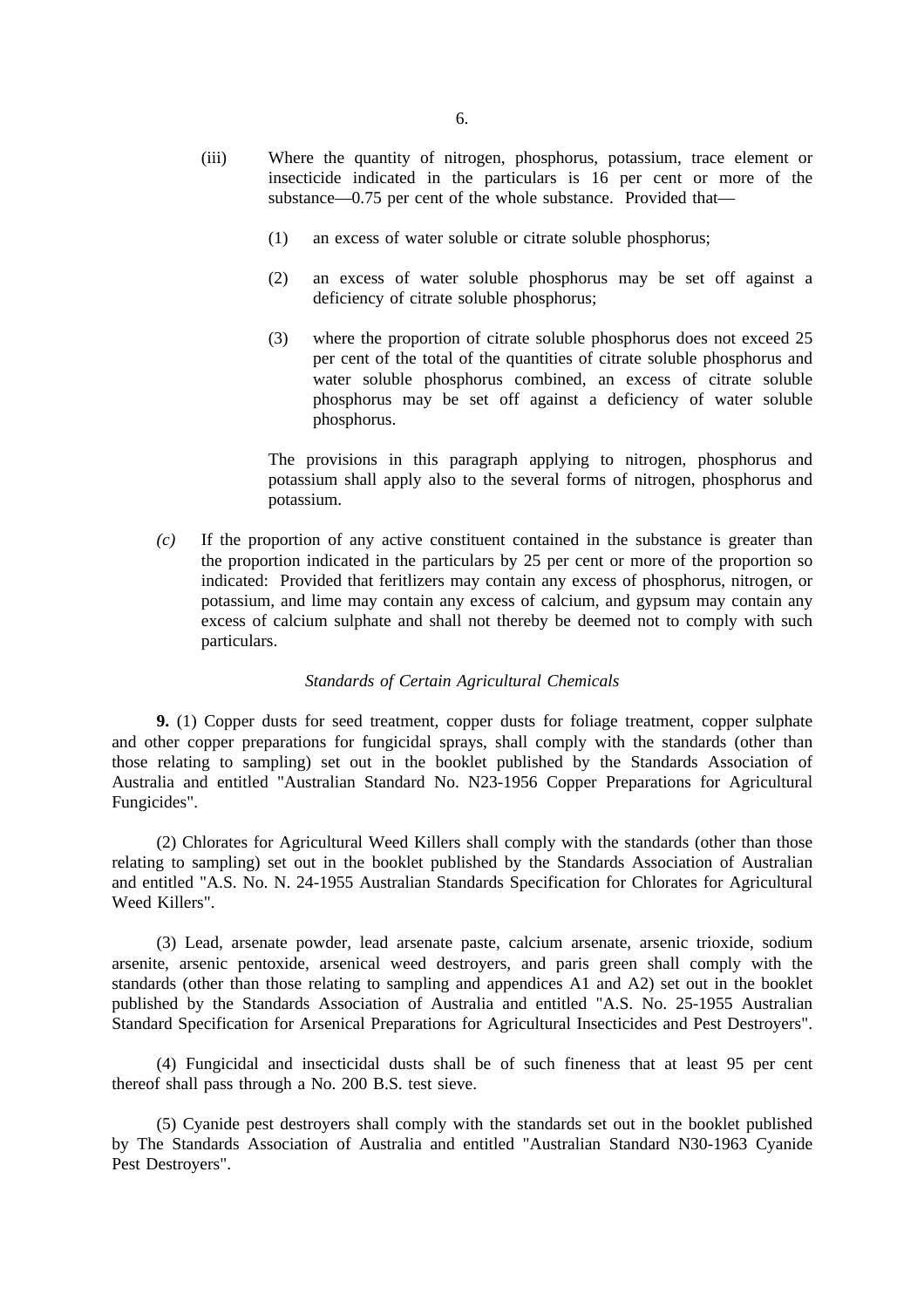(6) Lime, lime-sulphur and sulphur for use as agricultural pesticides shall comply with the standards set out in the booklet published by The Standards Association of Australia and entitled "Australian Standard N44-1963 Lime, Lime-Sulphur and Sulphur for use as Agricultural Pesticides".

## *Identifying Marks on Packages*

**10.** A person who has sold an agricultural chemical shall not deliver such chemicals to the buyer in any package holding 25 kilograms or more, or having a capacity of 20 litres or more, unless such package is clearly and indelibly marked with a distinguishing mark enabling the buyer to identify the agricultural chemical delivered in the package. Penalty: Forty dollars.

## *Fees for Analysis*

**11.** The fee for an analysis under section 26 of the Act shall be at the rate of twenty-eight dollars for each separate item to be determined by the analysis.

## *Procedure*

**12.** Proceedings for offences against any of these regulations shall be disposed of summarily.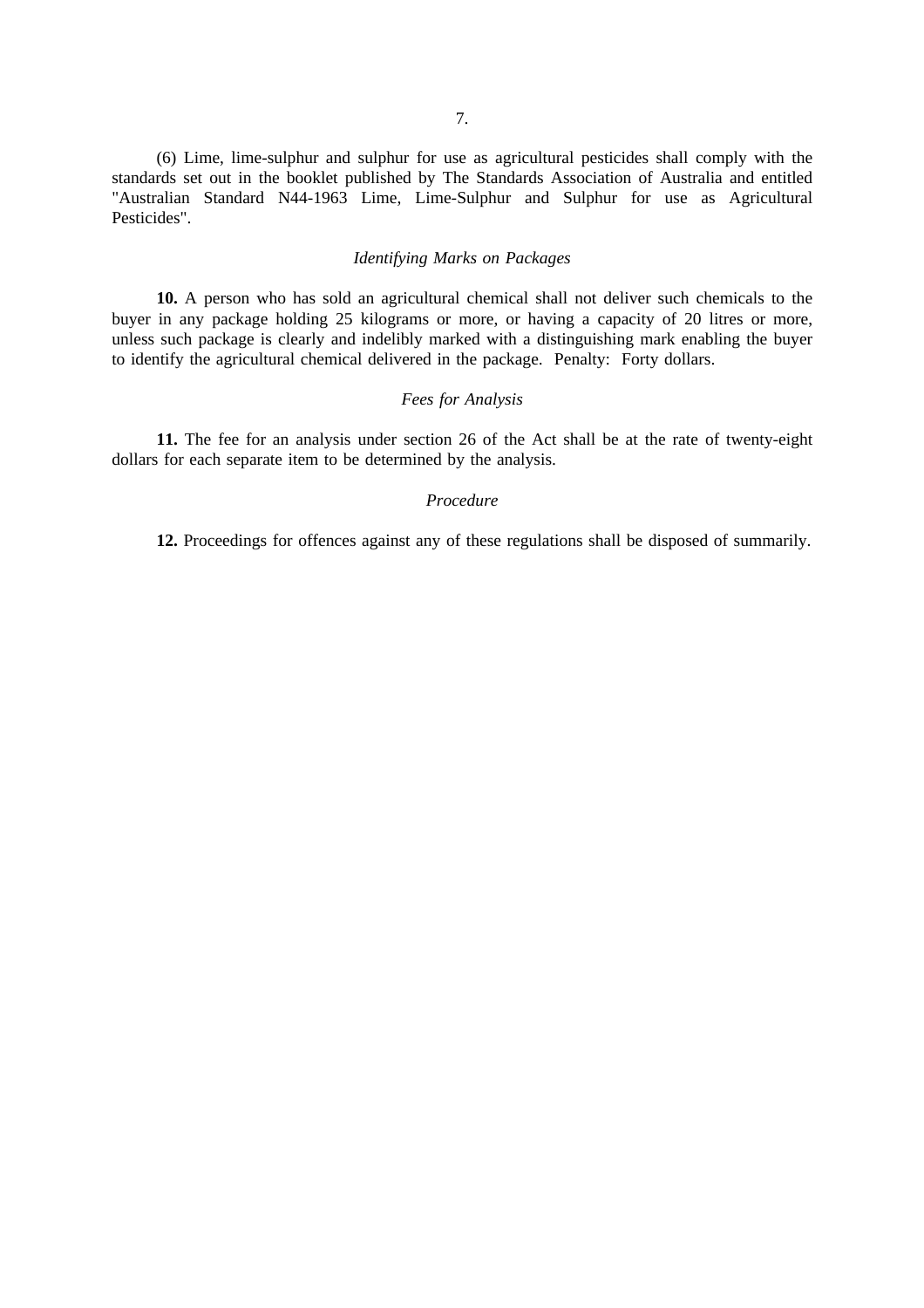## **THE SCHEDULE**

| Form 1.                                                                                                                                  | SOUTH AUSTRALIA                                                                                                                                     |                                                                                                  | Registered Number:  |
|------------------------------------------------------------------------------------------------------------------------------------------|-----------------------------------------------------------------------------------------------------------------------------------------------------|--------------------------------------------------------------------------------------------------|---------------------|
|                                                                                                                                          | Agricultural Chemicals Act, 1955, as amended<br>APPLICATION FOR REGISTRATION OF THE LABEL AND ADDITIONAL<br>PARTICULARS OF AN AGRICULTURAL CHEMICAL |                                                                                                  |                     |
| Minister of Agriculture,<br>Box 668, G.P.O.,<br>Adelaide.                                                                                |                                                                                                                                                     |                                                                                                  |                     |
|                                                                                                                                          |                                                                                                                                                     |                                                                                                  | (Name of Applicant) |
| of the label submitted herewith and of the additional particulars set out below of the agricultural chemical to which the label applies. | (Place of Business)                                                                                                                                 |                                                                                                  |                     |
|                                                                                                                                          |                                                                                                                                                     |                                                                                                  |                     |
|                                                                                                                                          |                                                                                                                                                     |                                                                                                  |                     |
|                                                                                                                                          |                                                                                                                                                     |                                                                                                  |                     |
|                                                                                                                                          | <b>Additional Particulars</b>                                                                                                                       |                                                                                                  |                     |
| List of Constituents claimed<br>to be active                                                                                             | *Proportion                                                                                                                                         | Other                                                                                            | *Proportion         |
|                                                                                                                                          |                                                                                                                                                     |                                                                                                  |                     |
|                                                                                                                                          |                                                                                                                                                     |                                                                                                  |                     |
|                                                                                                                                          |                                                                                                                                                     |                                                                                                  |                     |
|                                                                                                                                          |                                                                                                                                                     |                                                                                                  |                     |
|                                                                                                                                          |                                                                                                                                                     |                                                                                                  |                     |
| *As to mode of stating proportion see regulation 5(f). A proportion should as a rule be stated as mass/mass. If volume/volume or         |                                                                                                                                                     |                                                                                                  |                     |
| mass/volume is stated, reasons must be attached and specific gravity of the agricultural chemical at 20 degrees Celsius stated.          |                                                                                                                                                     |                                                                                                  |                     |
| Fineness—Described in accordance with<br>Regulations $5(b)$ , $(c)$ , $(d)$ and $(e)$ .                                                  |                                                                                                                                                     |                                                                                                  |                     |
| Other particulars as directed by the                                                                                                     |                                                                                                                                                     |                                                                                                  |                     |
| Minister (see Regulation $7(c)$ ).                                                                                                       |                                                                                                                                                     |                                                                                                  |                     |
| Meaning of any abbreviation for which                                                                                                    |                                                                                                                                                     |                                                                                                  |                     |
| approval is sought.<br>Net weights or volumes of substance in                                                                            |                                                                                                                                                     |                                                                                                  |                     |
| packages to be sold under above label.                                                                                                   |                                                                                                                                                     |                                                                                                  |                     |
| Is exemption under Section 13 claimed?<br>(Yes or No.)                                                                                   |                                                                                                                                                     |                                                                                                  |                     |
| Enclosed<br>$(a)$ Prescribed fee of \$5<br>$(b)$ Sample label                                                                            |                                                                                                                                                     |                                                                                                  |                     |
|                                                                                                                                          |                                                                                                                                                     | (Signature of applicant or a person<br>authorized by the applicant to sign this<br>application.) |                     |
| Seen by                                                                                                                                  |                                                                                                                                                     |                                                                                                  |                     |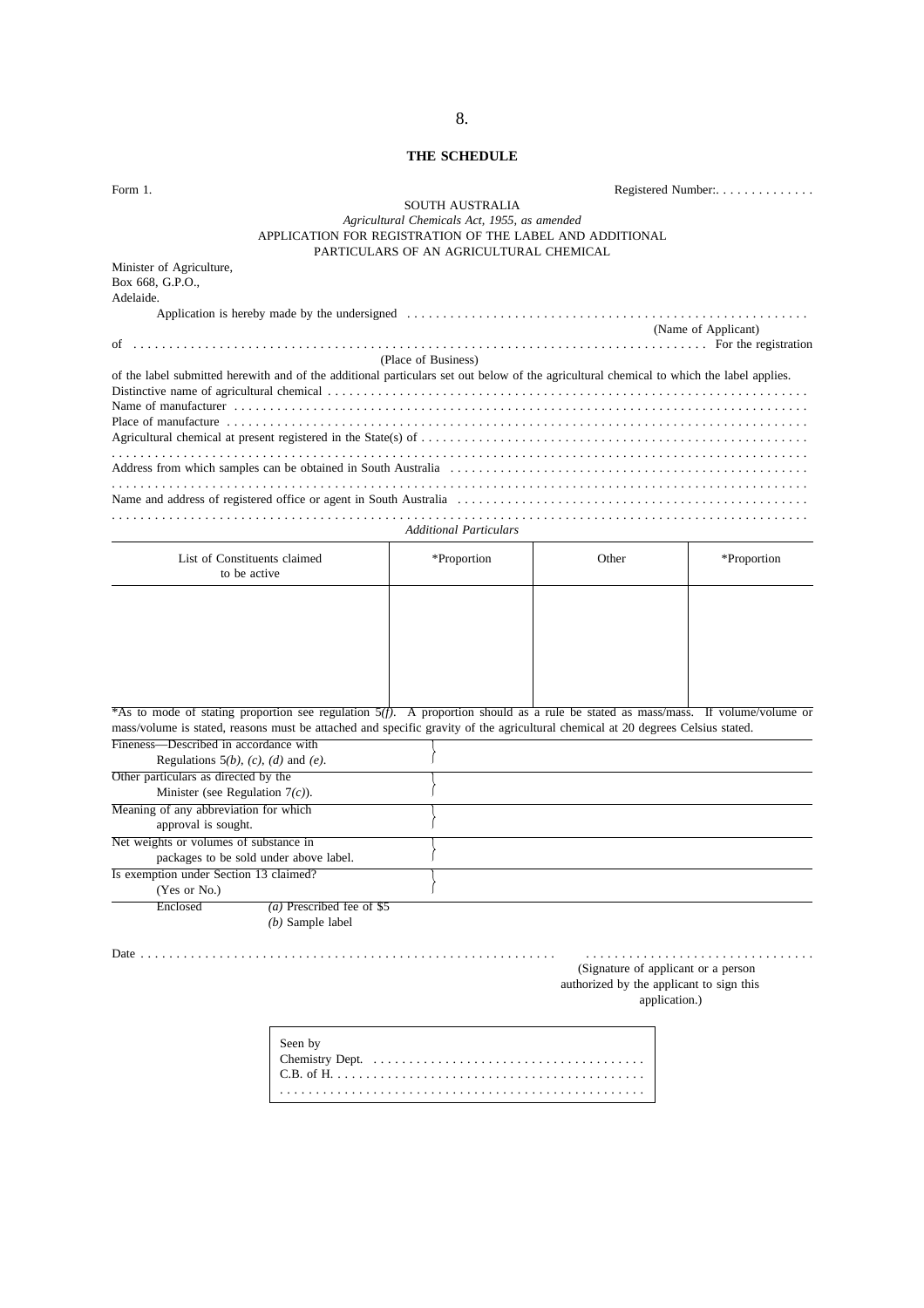Form 2.

## SOUTH AUSTRALIA *Agricultural Chemicals Act, 1955, as amended* DECLARATION VERIFYING PARTICULARS IN APPLICATIONS AND SPECIMEN COPY OF LABELS

I, . . . . . . . . . . . . . . . . . . . . . . . . . . . . . . . . . . . . . . . . . . . . . . . . . . . . . . . . . . . . . . . . . . . . . . . . . . . . . (Name of applicant or person making declaration on behalf of applicant)

do solemnly and sincerely declare that the particulars contained in the attached applications for registration of labels and of additional particulars of the agricultural chemicals named in such applications, are the true particulars of the substances intended to be sold by ..........................................

(Name of Applicant)

under the distinctive names mentioned in such applications. And I make this solemn declaration conscientiously believing the same to be true and by virtue of the provisions of the *Oaths Act, 1936*, as amended.

| $Before me$ $J.P.$ |  |  |  |  |  |  |  |  |  |  |  |  |  |  |  |
|--------------------|--|--|--|--|--|--|--|--|--|--|--|--|--|--|--|
|                    |  |  |  |  |  |  |  |  |  |  |  |  |  |  |  |

20c Duty Stamp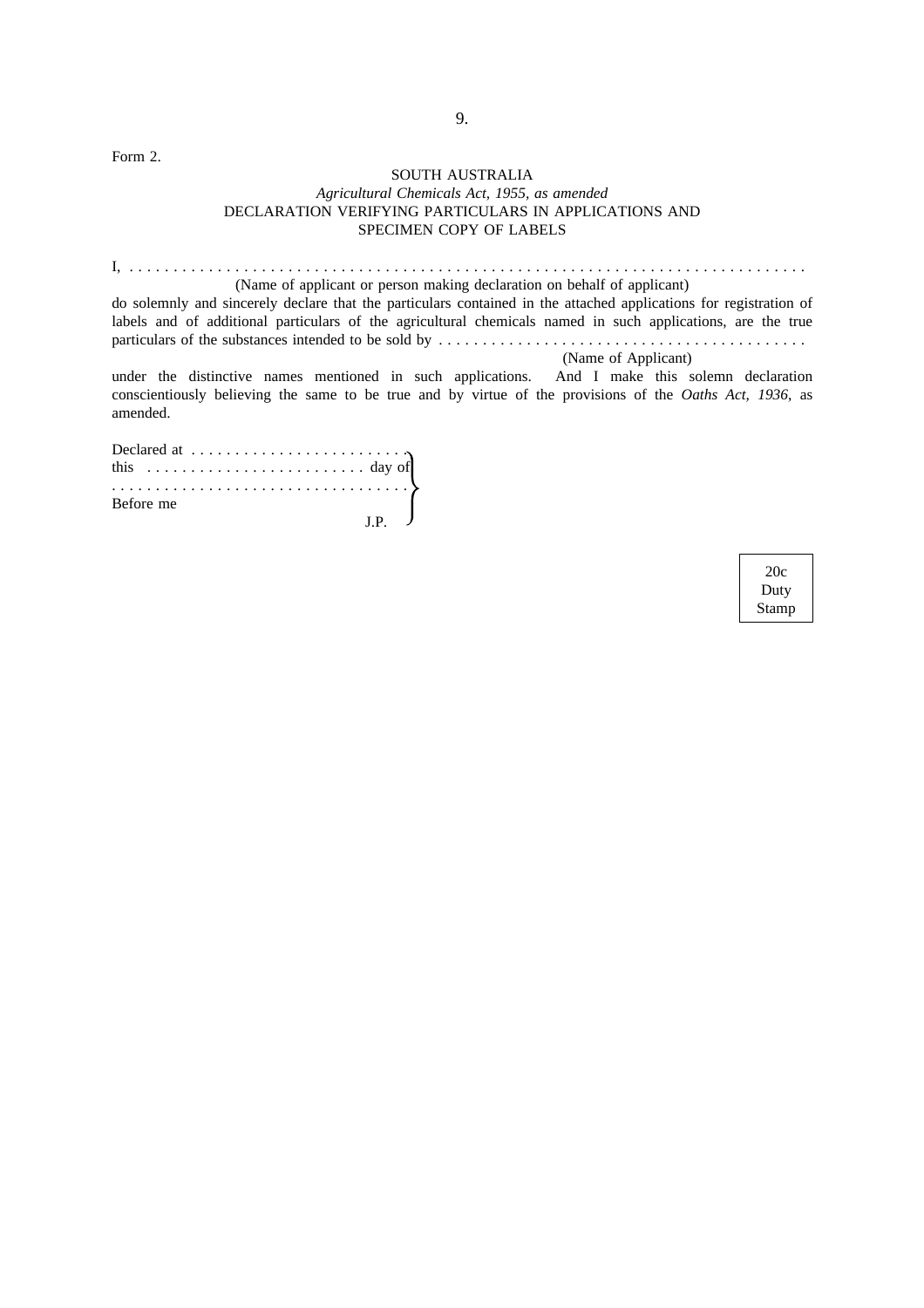Form 3.

## SOUTH AUSTRALIA *Agricultural Chemicals Act, 1955, as amended* APPLICATION FOR RENEWAL OF REGISTRATION OF AGRICULTURAL CHEMICALS

Minister of Agriculture, Box 668, G.P.O., Adelaide. I/We .......................................................................... (Name of Applicant) of . . . . . . . . . . . . . . . . . . . . . . . . . . . . . . . . . . . . . . . . . . . . . . . . . . . . . . . . . . . . . . . . . . . . . . . . . . . . (Place of Business)

hereby apply for the renewal of the registration of the label(s) and additional particulars of the undermentioned agricultural chemicals until 30th June, 19 .

Prescribed fee. . . . . . . . . . . . .is enclosed, being . . . . . . . . . . . . . . . . . . . . . . . . . . . . . . . . . . . . for each agricultural chemical. N.B.—Fee of \$1 for each agricultural chemical if renewal application is lodged on or before 31st May next, or \$5 each if lodged after that date.

.........................

(Signature of applicant or a person

authorized by the applicant to sign.)

Date. . . . . . . . . . . . . . . . . 19 .

| Registration No. | Distinctive Name | Registration No. | Distinctive Name |
|------------------|------------------|------------------|------------------|
|                  |                  |                  |                  |
|                  |                  |                  |                  |
|                  |                  |                  |                  |
|                  |                  |                  |                  |
|                  |                  |                  |                  |